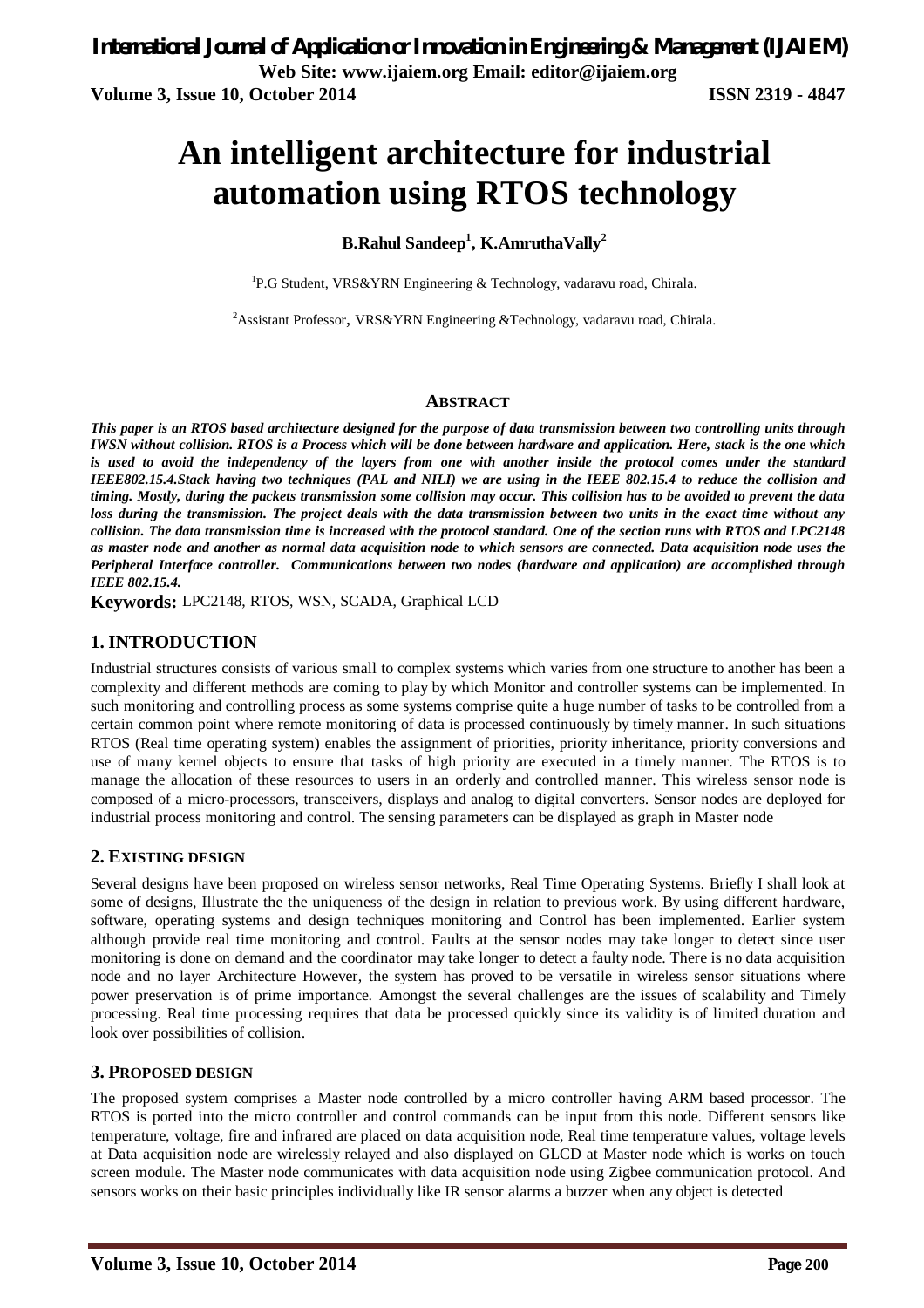# *International Journal of Application or Innovation in Engineering & Management (IJAIEM)* **Web Site: www.ijaiem.org Email: editor@ijaiem.org**

**Volume 3, Issue 10, October 2014 ISSN 2319 - 4847**

### **BLOCK DIAGRAM**:

**MASTER NODE**





#### **3.1 TEMPERATURE SENSOR**

The LM35 series are precision integrated-circuit temperature sensors, whose output voltage is linearly proportional to the Celsius (Centigrade) temperature. The LM35 thus has an advantage over linear temperature sensors calibrated in ° Kelvin, as the user is not required to subtract a large constant voltage from its output to obtain convenient Centigrade scaling. The LM35 does not require any external calibration or trimming to provide typical accuracies of  $\pm 1/4$ °C at room temperature and ±3⁄4°C over a full −55 to +150°C temperature range. Low cost is assured by trimming and calibration at the wafer level. The LM35's low output impedance, linear output, and precise inherent calibration make interfacing to readout or control circuitry especially easy. It can be used with single power supplies, or with plus and minus supplies. As it draws only  $60\mu A$  from its supply, it has very low self-heating, less than  $0.1\textdegree C$  in still air. The LM35 is rated to operate over a −55° to +150°C temperature range, while the LM35C is rated for a  $-40^{\circ}$  to +110°C range (−10° with improved accuracy). The LM35 series is available packaged in hermetic TO-46 transistor packages, while the LM35C, LM35CA, and LM35D are also available in the plastic TO-92 transistor package. The LM35D is also available in an 8-lead surface mount small outline package and a plastic TO-220 package.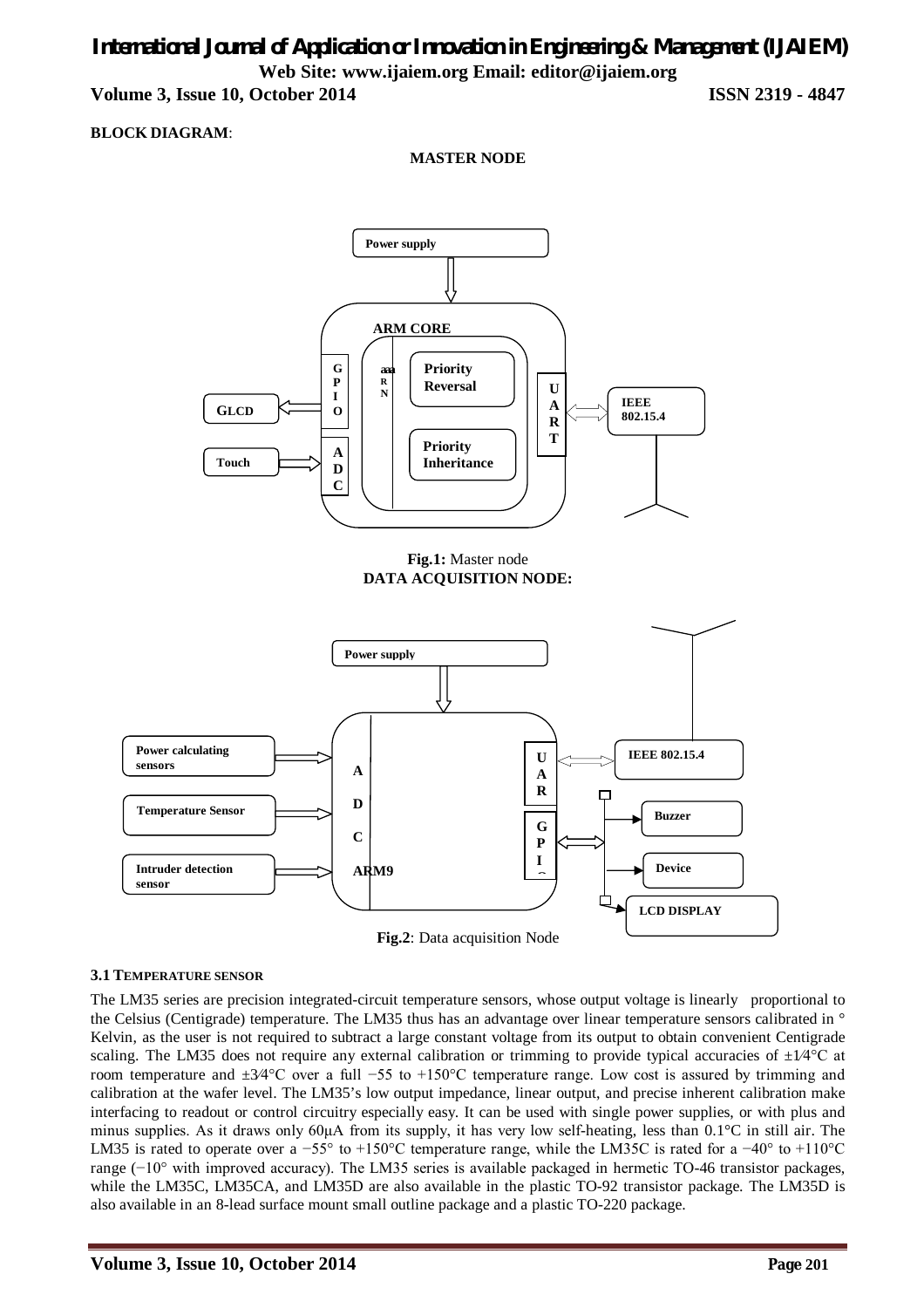#### **3.2 INFRARED SENSOR**

IR LED at 900nm-GaAlAs Infrared Light Emitting Diode-Shines invisible IR light on the user's eye IR 900nm sensor -Light Detector -Detects reflected IR light We decided to use blinking as we wanted the device to be functional for nonvocal or ventilated users (blowing or sucking was another option). Our first idea, and the one we implemented, was to use a led/photodiode pair to reflect light off the eye. We found that Optek Inc. makes a round receiver, consisting of a LED and a photo transistor mounted on the same unit. This detected a Strong increase in signal upon blinking. We were worried about detecting the difference between normal and intentional blinks, but we found that for most users the intentional blinks produced a much stronger signal, and they were always much longer the ~300ms normal blink duration

# **4. GLCD WITH TOUCH SCREEN**

Microcontroller Design requires many tools that allow its students to fully experience the possibilities of designing projects using Microcontrollers. In order for instructors to design laboratory experiments and demonstrations it is essential that he have the tools necessary to make them as easy to put together as possible. The goal of this project is select a low-cost graphical LCD and design a driver that would allow such experiments and demonstrations to be designed around it. In most of the experiments used for ECE 476, a 16x2 Crystalfontz Alphanumeric LCD is used as the major user output and represents the user interface. Alphanumeric LCDs display characters in pre-designated blocks and the LCD screen and this limits their use to simple number and character displays and crude images drawn from numbers or characters (a bouncing ball using the character 'o' or other such graphical techniques using text). While this is suitable for many applications, there are some which would benefit greatly from an easy to use graphical LCD. Most graphical LCDs are not supported by standard C libraries as are simple alphanumeric displays so it becomes much more time consuming to use them in projects. This can be especially prohibitive during regular laboratory experiments because they are often designed to prove a specific Instructive idea, and generating a driver for a graphical LCD cannot be done during the allotted time. This paper and project outline the design of a graphical LCD driver for the Crystalfontz CFAG12864B series (128 x 64 pixels) graphical display which can be easily modified to drive any Samsung KS0108 based graphical LCD.

# **5. RTOS TECHNOLOGY**

RTOS is an operating system which is used to perform a task with in a particular time interval i.e. within the specific allocated time. It is a real time operating system. A real-time OS that can usually or generally meet a deadline is a soft real-time OS, but if it can meet a deadline deterministically it is a hard real-time OS. Compared with OS and RTOS, RTOS only supports the multitasking operations and time scheduling tasks. Real-time OS is the level of its consistency concerning the amount of time it takes to accept and complete an application's task. If we are implementing any task without RTOS, it is less accuracy and time delay of the specified time and normally it can possible to perform only one task at a time. So in normal operations systems perform a task one by one. So we are implementing our project using real time operating system. The multitasking is a process to perform a more than one application or task at concurrently, it means possible to perform a so many operations at the same time. in the normal operating systems are not supported this type of multitasking. so in this project we are implementing RTOS concepts. a The main advantage of RTOS is multitasking and time scheduling and rescheduling etc. In RTOS due to the internal minimum time delay of the time scheduling process it will give the output within the specified time. However, due to the lack of uniform programming model and system components for these different teams, the migrations costs of a function model from software to hardware are high. But these actions are necessary in the hardware-software partitioning of embedded systems, especially in the prototype designs. To cope with this problem, we adopt a uniform multi-task model and implement UCOS II RTOS (Real - Time Operating System).

#### **6. WORKING PRINCIPLE**

Support is an ideal system for issues related to timing integrity, the extra traffic caused by the inter layer interaction in large industries. In the existing prototype, we have noticed that, bulks of messages are transmitted between nodes so there are chances of message collision in transmission. In the proposed system we avoid this problem by optimizing the architecture and enhancing the system resources by implementing Real Time Operating System which manages the shared resources in real time environments, Besides the RTOS this system also provides power efficiency. This system consist of two nodes one works with PIC and other with ARM7, to measure the sensor values of industrial machines all of these sensors are connected to PIC where all of the analog values are converted to digital i.e. the temperature, and pot values. This is done by ADCON0 and ADCON1, with 10 bit resolution in burst conversion, and keeps track of the analog sensor values continuously. These values represent the conditions of the machine, to monitor these values at the ARM node we have to transmit these values serially through UART with 9600 baud rate, 8 bit, 1 stop bit, and no parity. This is the functionality of the node one. To monitor the machine parameters we have to receive the sensor values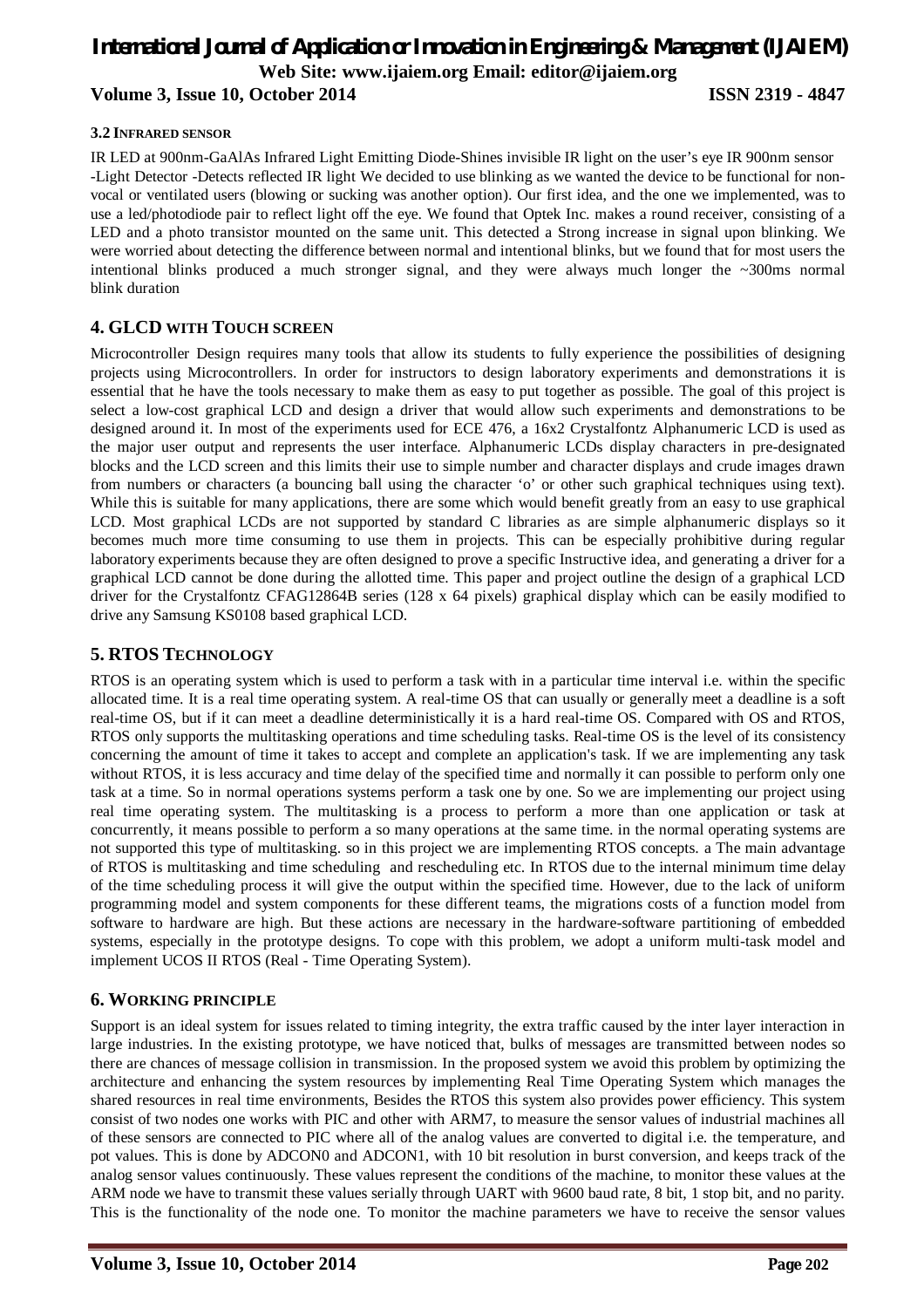which are transmitted through PIC section, here in order to efficiently establish communication between two nodes ARM node is also configured with same UART configuration just as PIC, i.e. with 9600 baud rate, 8 bit, 1 stop bit, and no parity, this is done by configuring U0LCR register initially with DLAB=1, 8bit, 1stop bit, and no parity. After this configuration we have to load the latch register values as  $U0DL = [pclk/(16*baud rate)]\%256$  and finally disable the DLAB bit.

# **7. RELAY CIRCUIT**

The coil of a relay passes a relatively large current, typically 30mA for a 12V relay, but it can be as much as 100mA for relays designed to operate from lower voltages. Hence a CB amplifier is used to achieve the current rating of the relay. Transistors and ICs must be protected from the brief high voltage produced when a relay coil is switched off. The diagram shows how a signal diode (e.g. 1N4148) is connected 'backwards' across the relay coil to provide this protection. Current flowing through a relay coil creates a magnetic field which collapses suddenly when the current is switched off. The sudden collapse of the magnetic field induces a brief high voltage across the relay coil which is very likely to damage transistors and ICs. The protection diode allows the induced voltage to drive a brief current through the coil (and diode) so the magnetic field dies away quickly rather than instantly. This prevents the induced voltage becoming high enough to cause damage to transistors and ICs.



**Fig.3** : Relay Circuit

# **8. LCD DISPLAY**

#### **8.1 LCD MODULE (2X 16 CHARACTERS).**

Matrix liquid crystal {display|LCD|digital display alphanumeric display} modules are employed for display the parameters and fault condition.16 characters two lines show is employed. It's controller that interface data's and LCD panel. Liquid displays (LCD's) have materials that mix the properties of each liquids and crystals. instead of having a freezing point, they need a temperature vary at intervals that the molecules square measure nearly as mobile as they'd be during a liquid, however square measure classified along in AN ordered kind just like a crystal. AN LCD consists of 2 glass panels, with the liquid material sandwiched in between them. The inner surface of the glass plate's square measure coated with clear electrodes that outline the character, symbols or patterns to be displayed chemical compound layers square measure gift in between the electrodes and also the liquid molecules to take care of an outlined orientation angle. One every polarizer's square measure affixed outside the 2 glass panels. These polarizer's would rotate the sunshine rays passing through them to an exact angle, during a explicit direction once the LCD is within the off state, light-weight rays square measure revolved by the 2 polarizes and also the liquid, specified the sunshine rays start up of the LCD with none orientation, and therefore the LCD seems clear. Once comfortable voltage is applied to the electrodes, the liquid molecules would be aligned on a selected direction. The sunshine rays passing through the LCD would be resolved by the polarizes, which might lead to activating/highlighting the required characters.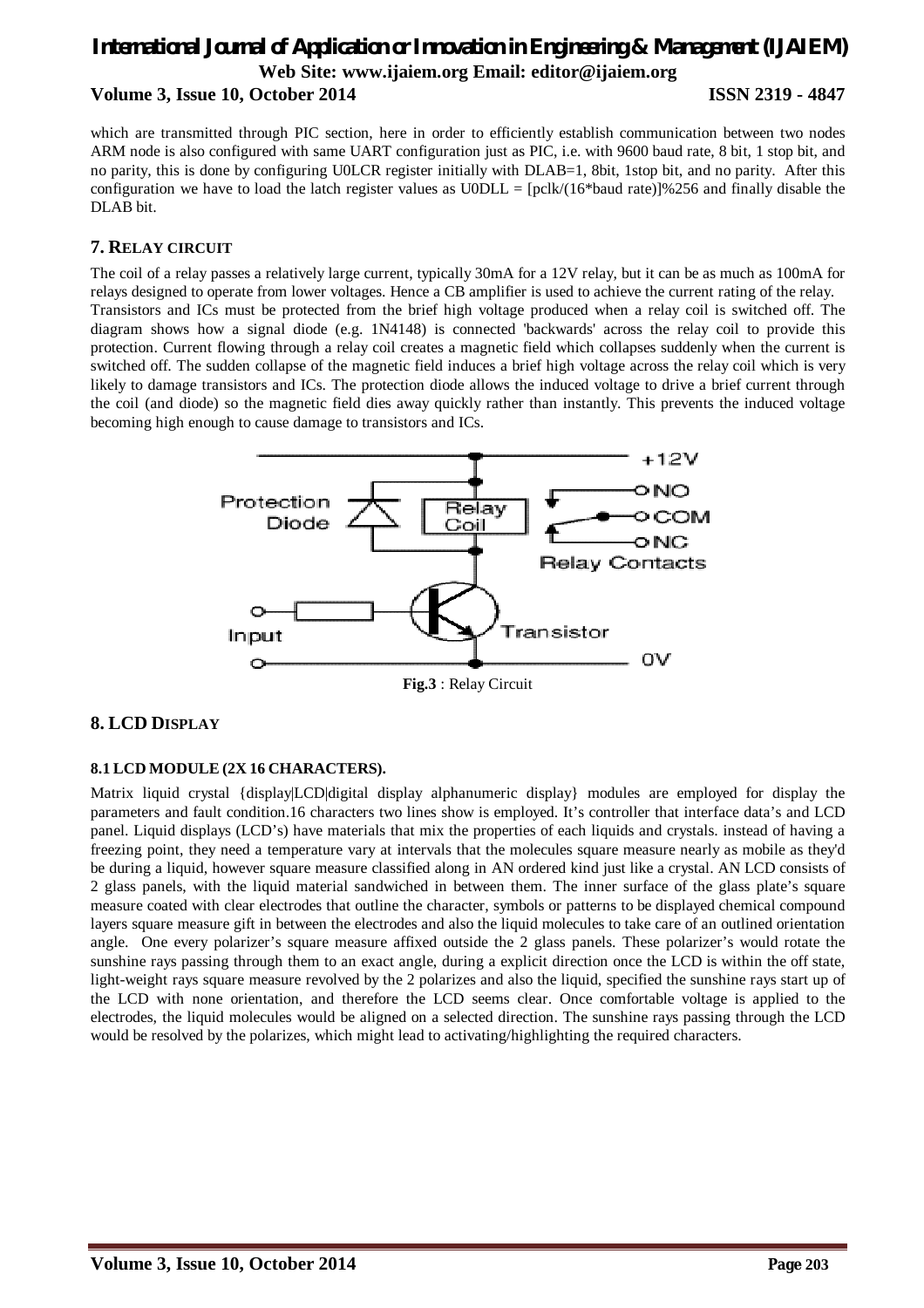# **9. TESTS AND RESULTS**



**Fig.4**: Data acquisition node with sensors



**Fig.5:** Master and Data acquisition nodes



**Fig.6**: Master node displaying voltage levels in graphical form

The diagram in Figure 6 is a closer view showing the display of voltage levels on the GLCD in the form of a line graph and the small fluctuations in voltage values.

# **10. CONCLUSION AND FUTURE WORK**

In this project we will add some external sensors for find out the parameters like gas, fire by using wireless sensor networks. The RTOS is to manage the allocation of these resources to users in an orderly and controlled manner. This wireless sensor node is composed of a micro-processors, transceivers, displays and analog to digital converters. Sensor nodes are deployed for industrial process monitoring and control. The sensing parameters can be displayed as graph in